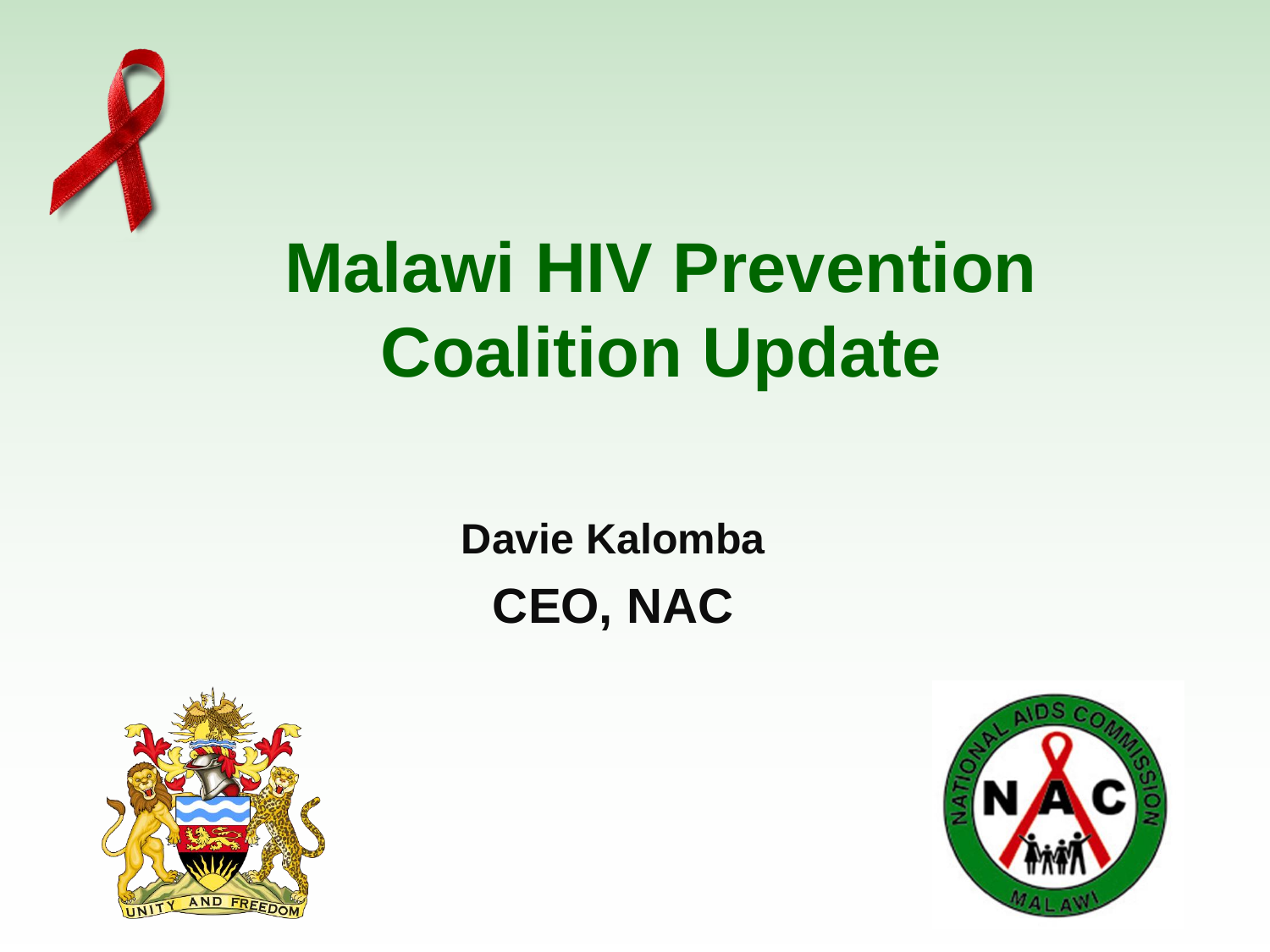

- 1. Oversight and Accountability Structure of the Coalition
- 2. Deliverables and Achievements
- 3. Challenges
- 4. Lessons Learnt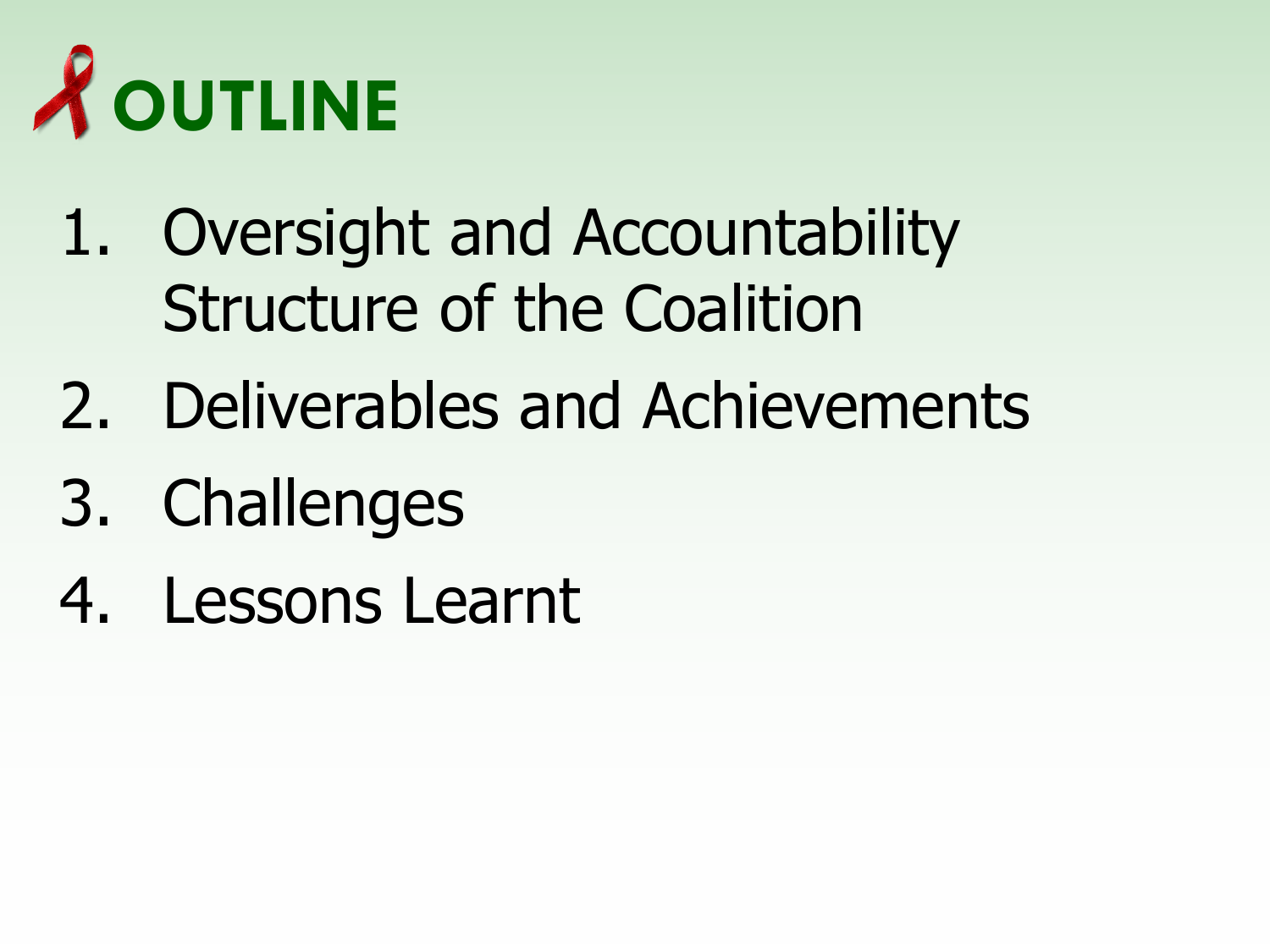### **OVERSIGHT AND ACCOUNTABILITY STRUCTURE OF THE COALITION**

- Streamlined into high-level Malawi HIV and AIDS Partnership Forum (MPF) that meets quarterly
	- Multi-sectoral representation
	- Co-chaired by CSO and the Ministry of Health
	- Receives and advises on quarterly reports from the National HIV Prevention Technical Working Group (TWG)
	- A special taskforce formed under HIV Prevention TWG to support NAC and strategic partners in implementing the prevention roadmap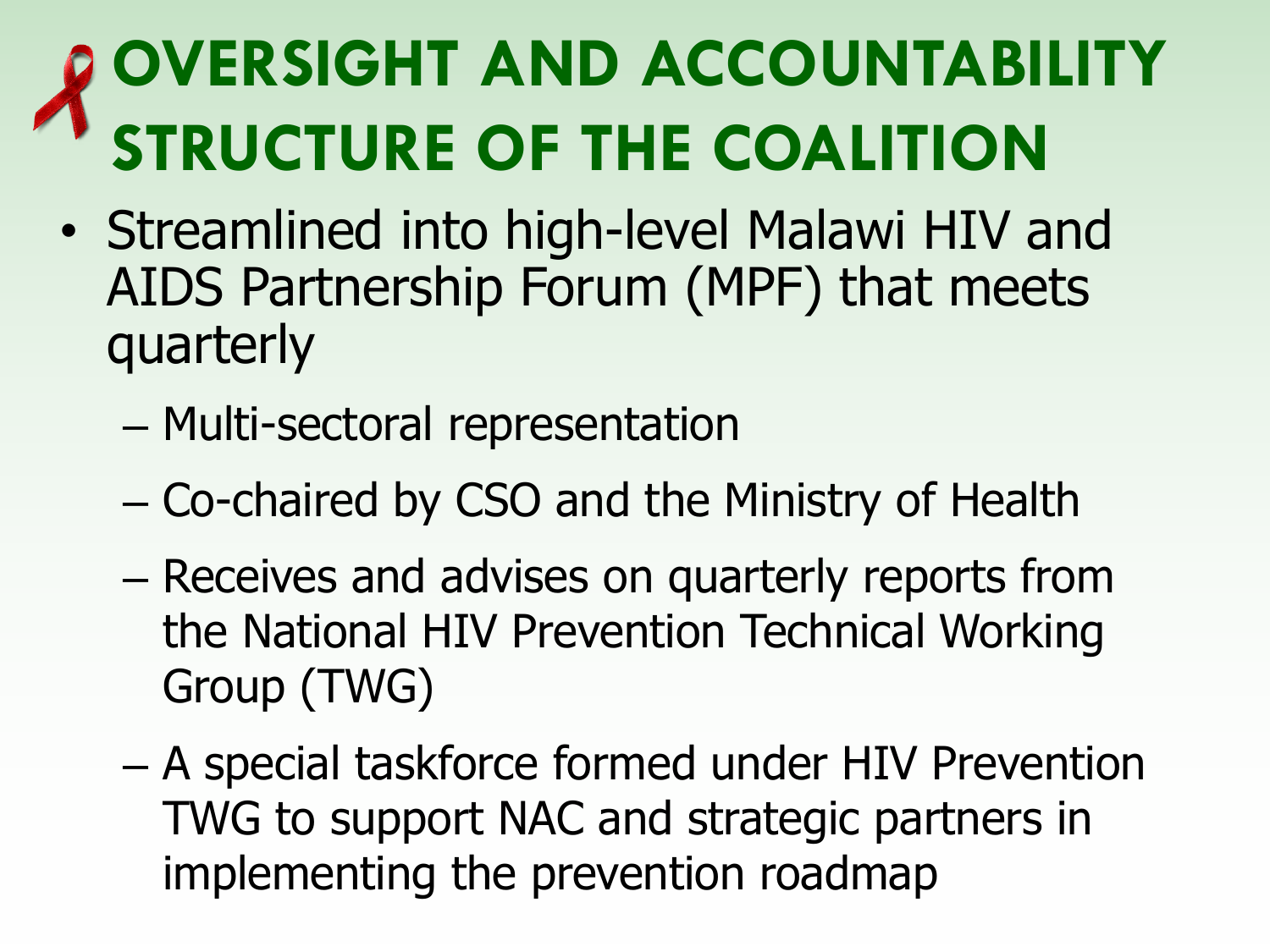#### **DELIVERABLES/ ACHIEVEMENTS**

- Action plan for the implementation of the prevention roadmap  $-$  first 100 days prioritized revision of the National HIV Prevention Strategy
- High-level meeting convened by the Minister of Health with development partners to mobilize support on the prevention roadmap
- A revised National HIV Prevention Strategy (costed with results framework)
- Enactment of the HIV and AIDS Prevention and Management Law
- Dissemination of the new National Condom Strategy and the revised STI Guidelines
- Establishment of the Key Populations (MSM, FSW) TWG reporting to the MPF
- National mapping of KP hotspots, service access and utilization
- Capacity assessment leading to a capacity development plan for KPled organizations to strengthen KP programming
- A final draft National AGYW Strategy is in tandem with the AGYW component of the Revised National HIV Prevention Strategy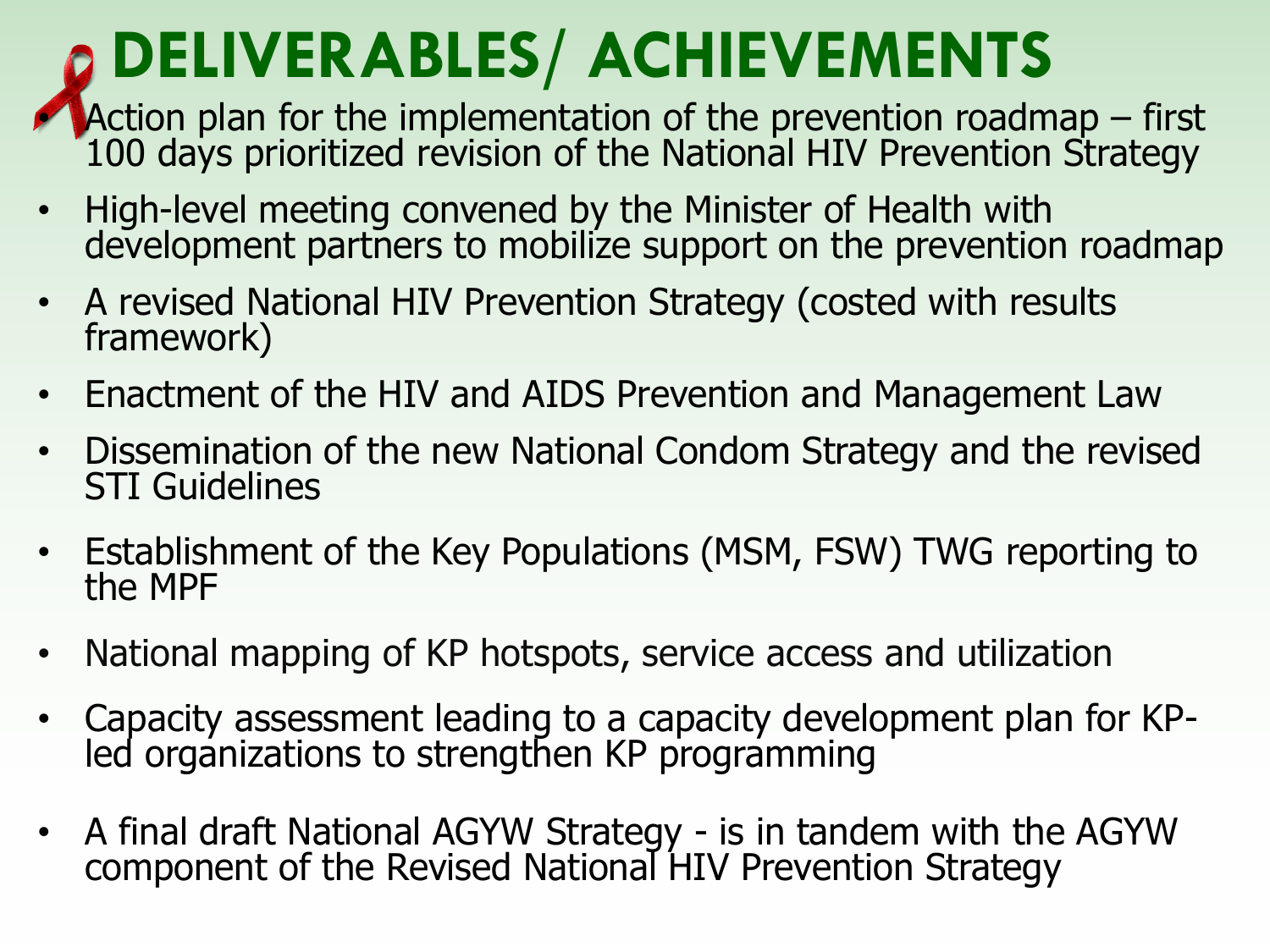

- Limited and delays in financial and technical support affecting progress
- Limited data available on population size estimates to inform revision of baseline and target assumptions, especially for Key **Populations**
- Limited resource mapping data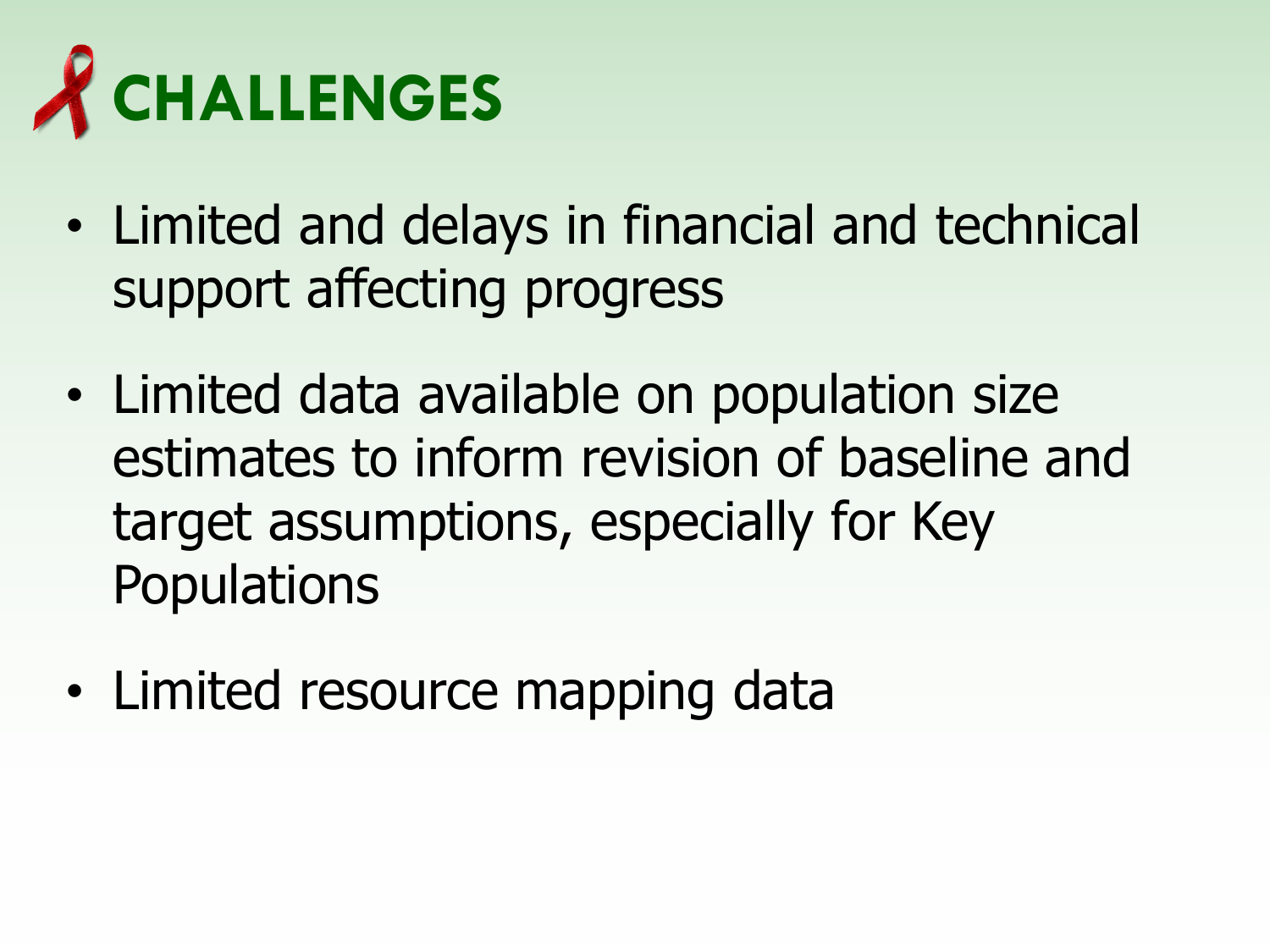

- High-level political leadership and championship is essential
	- the demonstrated interest and advocacy by the Malawi Minister of Health has inspired and mobilized progress of activities
- Leveraging on existing country level technical resources (expertise and strategies) enhances efficiency and cost-effectiveness in light of limited financial resources